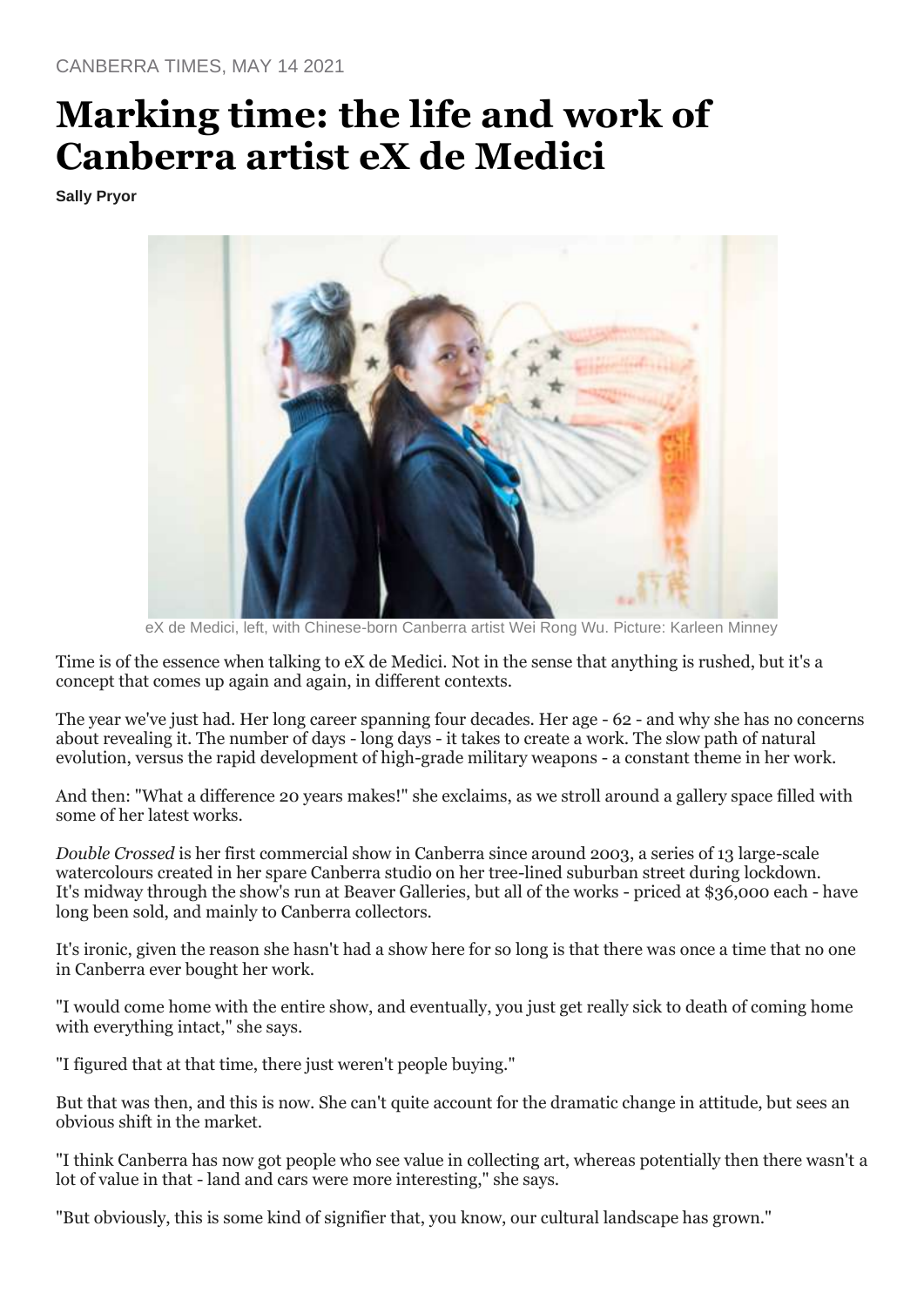

eX de Medici, Entangling Ground, with calligraphy by Wei Rong Wu

And this time, she has collaborated on some of her works with an artist who is right at the start of her career. Wei Rong Wu, who has her first solo exhibition in the adjoining gallery space, is a Chinese-born artist who has lived in Canberra for 30 years. Her trajectory couldn't be more different to that of de Medici's; she brought up her two children and waited until they had finished school before embarking on her own career, enrolling at the Australian National University School of Art and developing her style and voice there.

She met de Medici in a martial arts class run by her husband; de Medici was intrigued by her calligraphy work and Chinese themes, and the two eventually travelled together to China, a place de Medici, despite being exceptionally well-travelled, had never been.

"eX said, 'I don't want you to stay in the shadows', and I said, 'No, no, I'm next to the light'," Wei Rong says.

"We started as friends... she's obviously very famous, but never arrogant. So we got along well, and as she hadn't been to China, I said why don't you make time to go with me and I'll show you what the real China is like.

"So we went there and had a really good experience."

The pair collaborated initially on an exhibition in Sydney, and each have two pieces in the Beaver exhibitions with examples of the other work within.

Wei Rong's works comprise "glimpses of China and Europe during my travels, my local landscape, current affairs and works by ancient Chinese masters".

The past year, with its distinct and disturbing theme of anti-Chinese rhetoric, has weighed heavily, and much of her work is an attempt to find "harmony and peace with beauty beyond time and space in the painting".

Although two of de Medici's pieces in the exhibition have incorporated Wei Rong's calligraphy work, she hopes the two shows shine separately.

"Wei Rong has her own language and concerns and, and again, I didn't want that to be a shadow on her," de Medici says.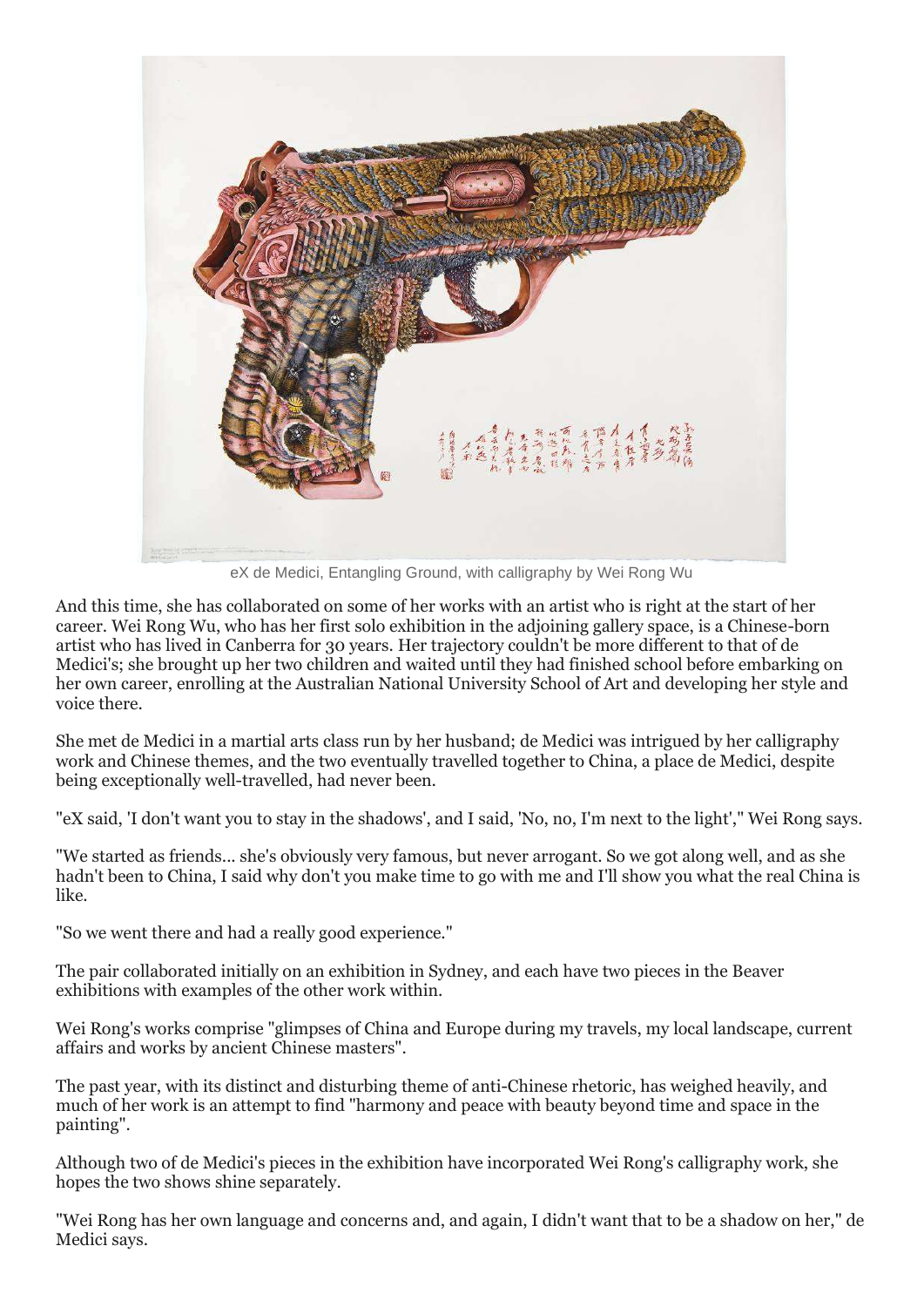Wei Rong says being in the very early stages of her career, she can learn a lot from someone like de Medici, not least the intense discipline it takes to develop her craft. She now puts aside time every night to work, and the pair text each other as they work, two night owls in the Canberra suburbs.



eX de Medici, Depleted Uranium

De Medici's works in Double Crossed are dramatic as a whole - the 13 pieces are large and identically shaped, with the deceptively simple forms centred on a stark white background. They aren't in the vein of many of her best-known works, which are often incredibly detailed and cacophonous canvasses of multiple themes and subjects - the detritus of combat, guns and helmets, as well as vines and plants and trucks, skulls and other symbols of death, flowers, diamonds and rusting engines.

These often cause what one curator has described as "a disquieting loop of attraction and repulsion". A viewer is drawn to the intricate and endlessly fascinating subject matter, before realising, often quite suddenly, how disturbing it is up close.

And these new works - stark and elegant as they are - are no exception. An intricate combination of watercolour and gold leaf, they are deeply beautiful and deeply subversive. The moths - a long-term motif in her work, leading to and stemming from a 1999 residency at CSIRO working with an entomologist who is still a mentor - have pieces of weaponry nestled in their forms, along with cheeky Covid symbols to signify the time of their creation.

The guns, too, are a long-term preoccupation, not least because in 2009, she was part of the Australian War Memorial's Artists In War program and spent time in the Solomon Islands. The guns and the moths, rather than being an eccentric pair of themes, are a useful metaphor.

"In a way, [the moths] are a vehicle to discuss two evolutionary paths," she says.

"One is the long, slow path of natural evolution, and the other one is a very swift part of the evolution of human weapons.

"I've worked with the weapon for a very long time now, too, so it sort of runs as these two streams that the moths have always had their weapons attached to them since I started. I think originally they were arrowheads, they were early weapons. I've sort of discussed pretty much the entire evolutionary path of weaponry."

Her work is fundamentally political, and this collection is as succinct an expression of her ethos than anything that's come before.

"In all of eX de Medici's recent art there is a desire to dazzle the eye and engage the intellect," says *The Canberra Times* art critic Sasha Grishin. "In her philosophy, in all of humankind as well as the natural and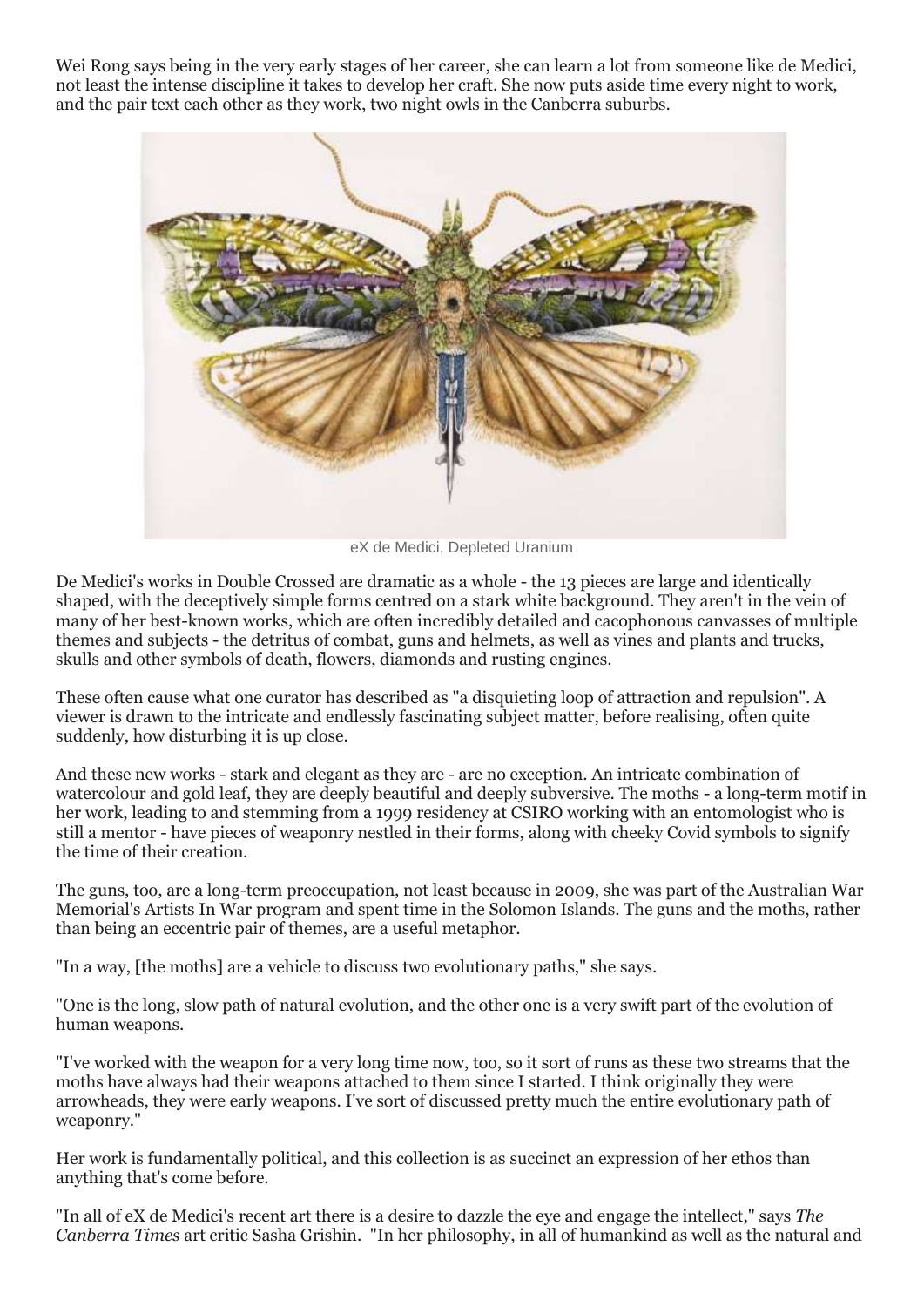the built world, there is a struggle going on between those who have succumbed to greed, violence and avarice and those struggling to maintain the dignity of life, to save the planet from destruction and who have devoted their lives to resist violence and all forms of coercion."

The fact that the majority of these works have been bought by private collectors is testament to her success in conveying her message; these works, especially the moths, would liven up a living space in the most dramatic way possible. But picture the faces of guests as they peer closely at what's embedded in the moths' fluffy exteriors.

Wei Rong Wu, Use of Spies, with painting details by eX de Medici

Astute observers might also notice, in a lower corner, in faint pencil, that de Medici has recorded exactly how long the work has taken to create.

It's that theme of time again, and never more explicit as the length of the exertion that has gone into a piece (approximately 27 - very long - days for each of these works).

"That's proof of life!" she says. "I've done that from the get-go."

After studying at the Australian National University School of Art in the 1980s, during which time she was part of Canberra's punk underbelly, de Medici was a tattoo artist, learning her craft in Los Angeles, and exhibiting photographs and drawings relating to this work during the 1990s.

She shifted to watercolour when she saw a discipline similar to her own. She especially liked the idea of subverting the traditional feminine and conservative reputation of the medium.

But it required, she says, a new kind of discipline.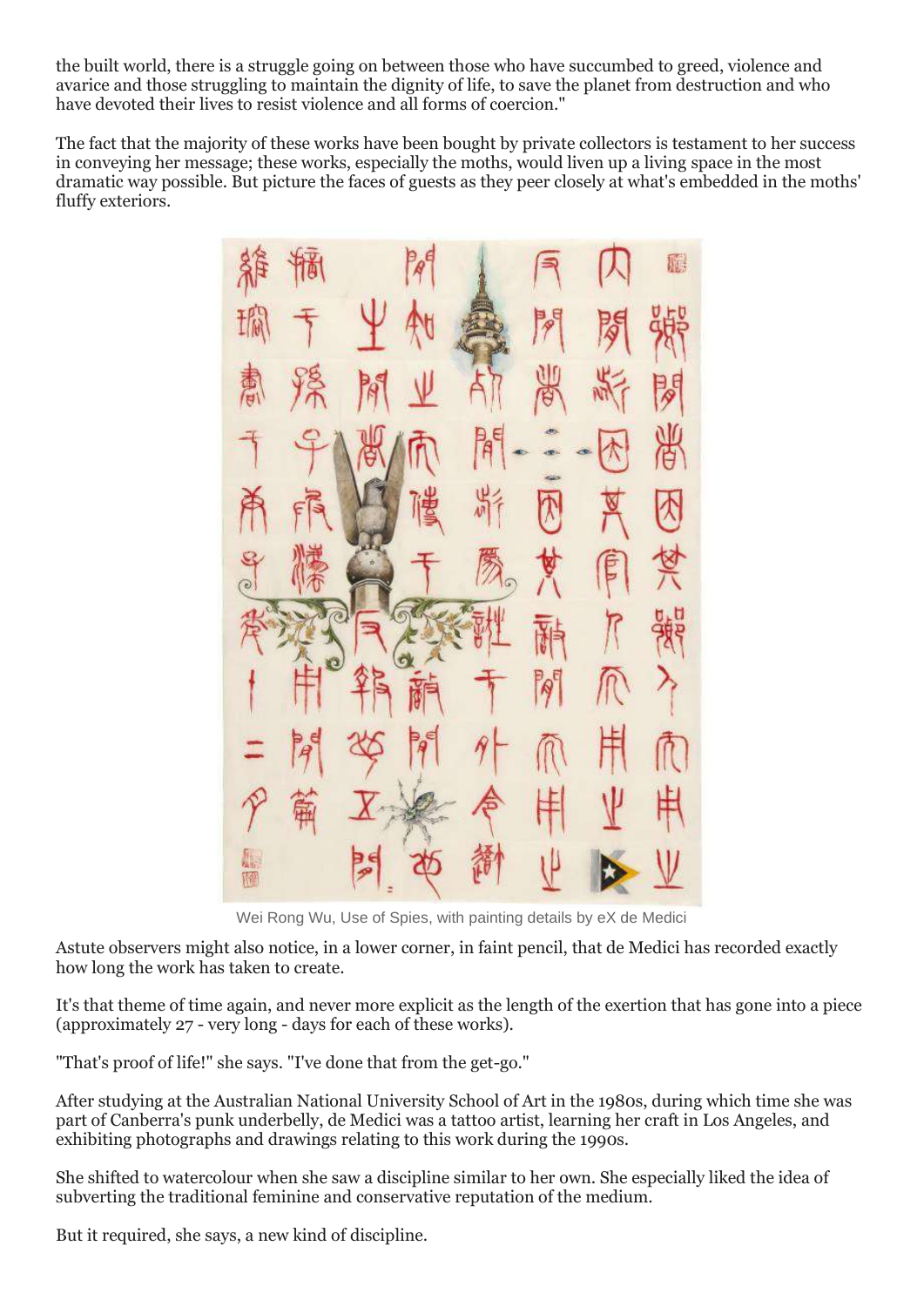"In the beginning, doing these was a torture for me, you know, working this way," she says.

"I've worked in this way for a long time now, but originally it was like time in prison because they're very conservative, and they were deliberately conservative.

"I just pulled it all back... to actually look at what I was discussing, rather than how I was discussing.

"So that's a style issue. But it was hard for me to sit down.... I have a high agitation level. And so to sit down and just do things for hour after hour was a total discipline for me."

Recording the time, then, is systematic.

"A lot of people have children, which is their proof... that's the proof of your existence, in a way, and your work, how much work you've put into that child. Well, I don't have children," she says.

"And I don't consider my work children either, by the way, but it's proof that you existed."

And throughout her evolution, she can see that perhaps, like many artists she has spoken to over the years, including Wei Rong, that the same concerns have been there all along.



eX de Medici, VE Gas

"The same things that you feel strongly about will be with you all the way. You might tweak it here and there, but if you look at individual artists, or through art histories, often they follow a path," she says.

"But I think ultimately, you have concerns that are probably founded in childhood, I'm not sure, but you know, you can get a bit of hindsight when you're 62."

Hindsight and, as it turns out, a bit of foresight, too. She's often had a bit of the soothsayer about her, predicting the Global Financial Crisis years before it happened, and, when she first heard about Facebook, foreseeing a discourse of darkness and hate well before that became a reality of social media (she has firmly eschewed online interactions from the start).

But while she chooses to stay in the city she grew up in - the city she loves above all others - her career has not suffered in any way from choosing not to exhibit here for so long.

On the contrary, she's one of the most important artists practising in Australia today, with works in most major national collections, including the National Gallery of Australia and the National Portrait Gallery.

She also has an international reputation, and her work commands high prices across the board.